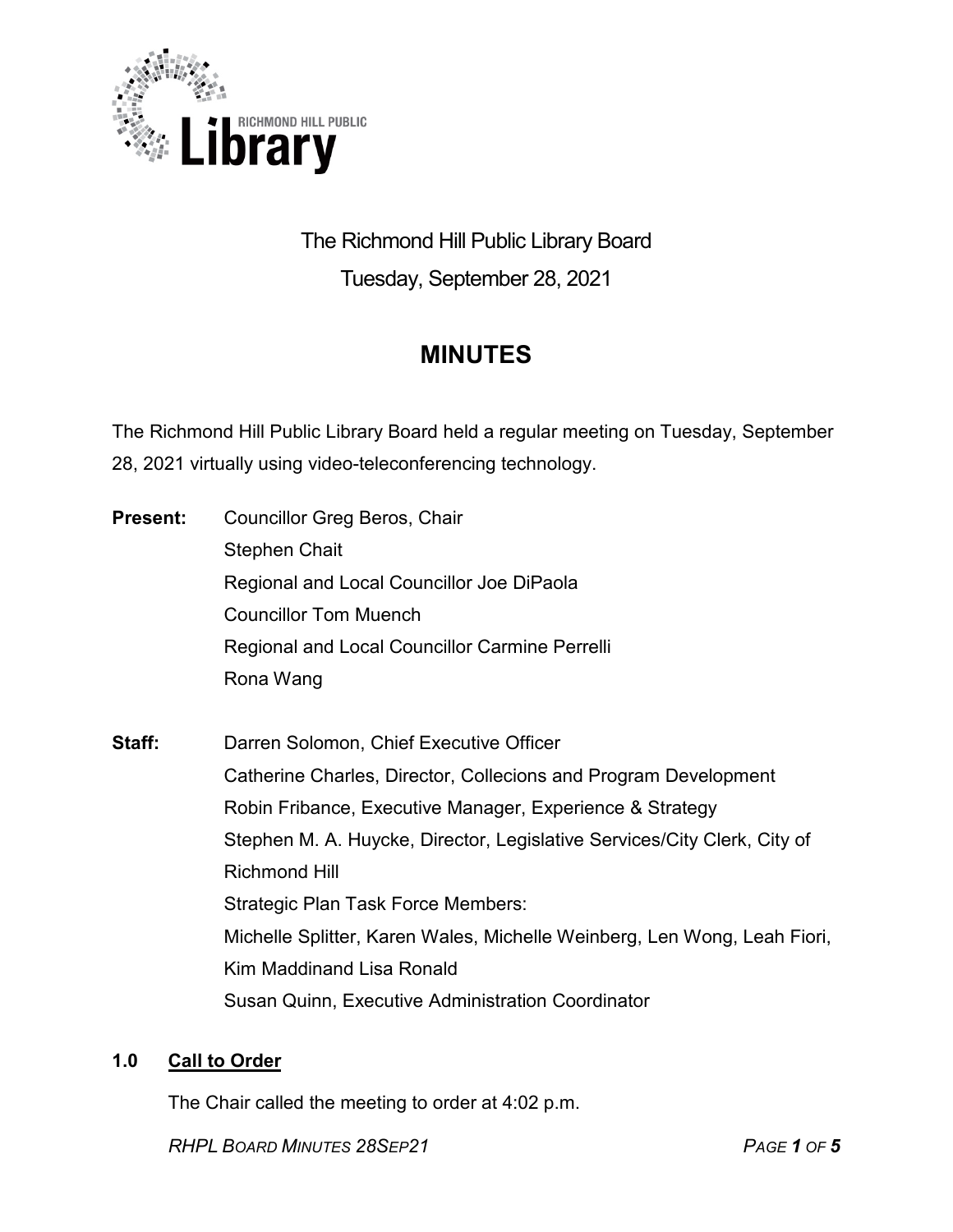## **2.0 Regrets**

Frank DiPede Mahnaz Shahbazi

## **3.0 Adoption of Agenda**

**Motion:**

21:56

#### **Moved By:**

Regional and Local Councillor C. Perrelli

#### **Seconded by:**

Regional and Local Councillor J. DiPaola

**THAT** the Agenda of September 28, 2021 be adopted.

#### **CARRIED UNANIMOUSLY**

## **4.0 Disclosure of Pecuniary Interest and the General Nature Thereof**

There were no disclosures of pecuniary interest.

#### **5.0 Minutes**

#### **5.1 Library Board Minutes – September 2, 2021**

**Motion:**

21:57

## **Moved By:**

S. Chait

#### **Seconded by:**

R. Wang

**THAT** the Minutes of September 2, 2021 be adopted

*RHPL BOARD MINUTES 28SEP21 PAGE 2 OF 5*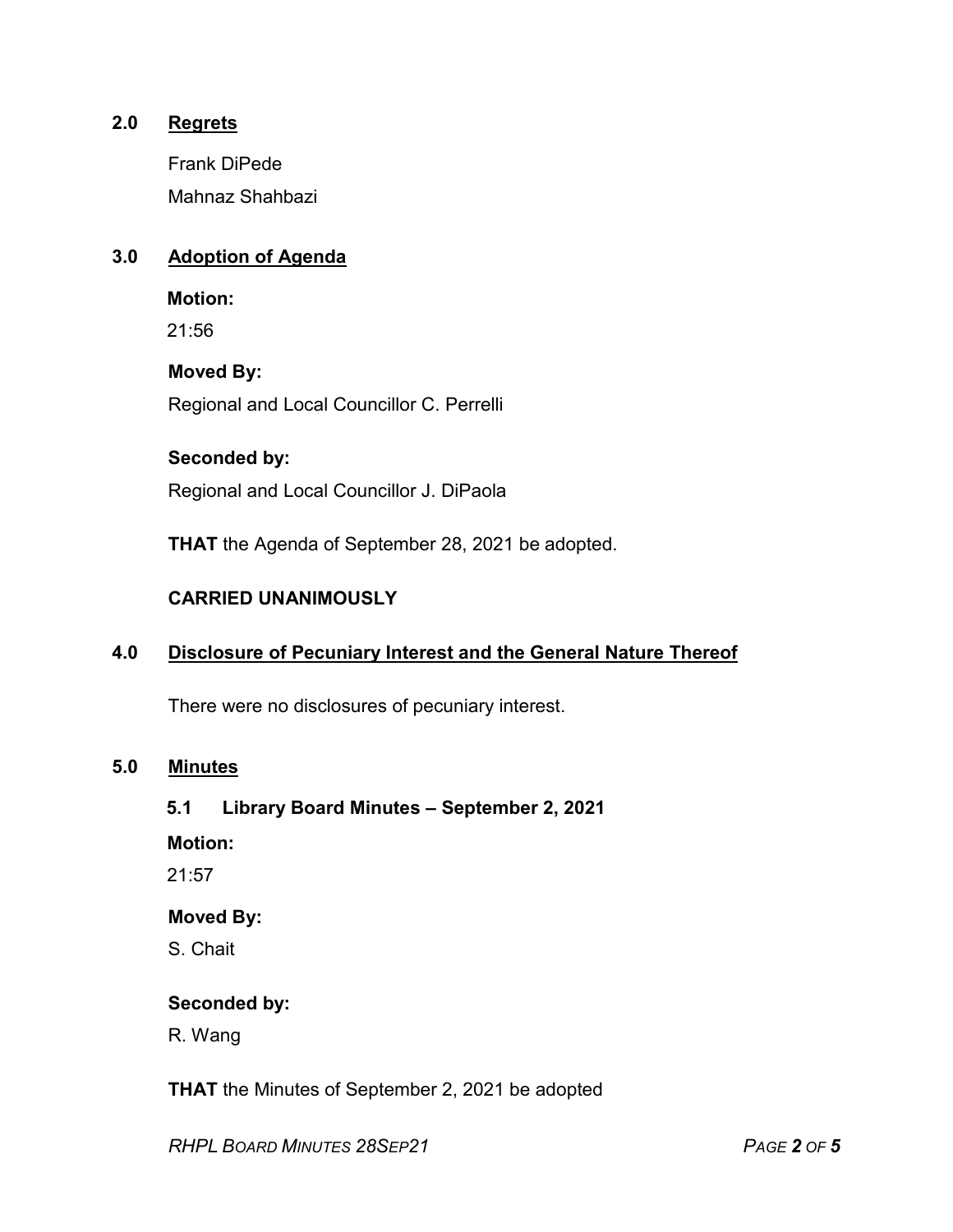## **CARRIED UNANIMOUSLY**

#### **6.0 Presentations**

#### **6.1 2021-25 Strategic Plan**

Robin Fribance, Executive Manager, Experience & Strategy RHPL Members of Strategic Planning Task Force

4:11 p.m. – Councillor T. Muench arrived to the meeting.

4:44 p.m. – Regional and Local Councillor J. DiPaola left the meeting.

## **7.0 Reports**

Accessible documents can be accessed through the [RHPL website > Your](https://www.rhpl.ca/your-library/about-us/library-board)  Library [> About Us > Library](https://www.rhpl.ca/your-library/about-us/library-board) Board

# **7.1 Richmond Hill Public Library Strategic Plan 2021-25 Report SRLIB21.21**

#### **Motion:**

21:58

#### **Moved by:**

Regional and Local Councillor C. Perrelli

## **Seconded by:**

Councillor T. Muench

**THAT** the Library Board approve the Richmond Hill Public Library Strategic Plan 2021-25.

## **CARRIED UNANIMOUSLY**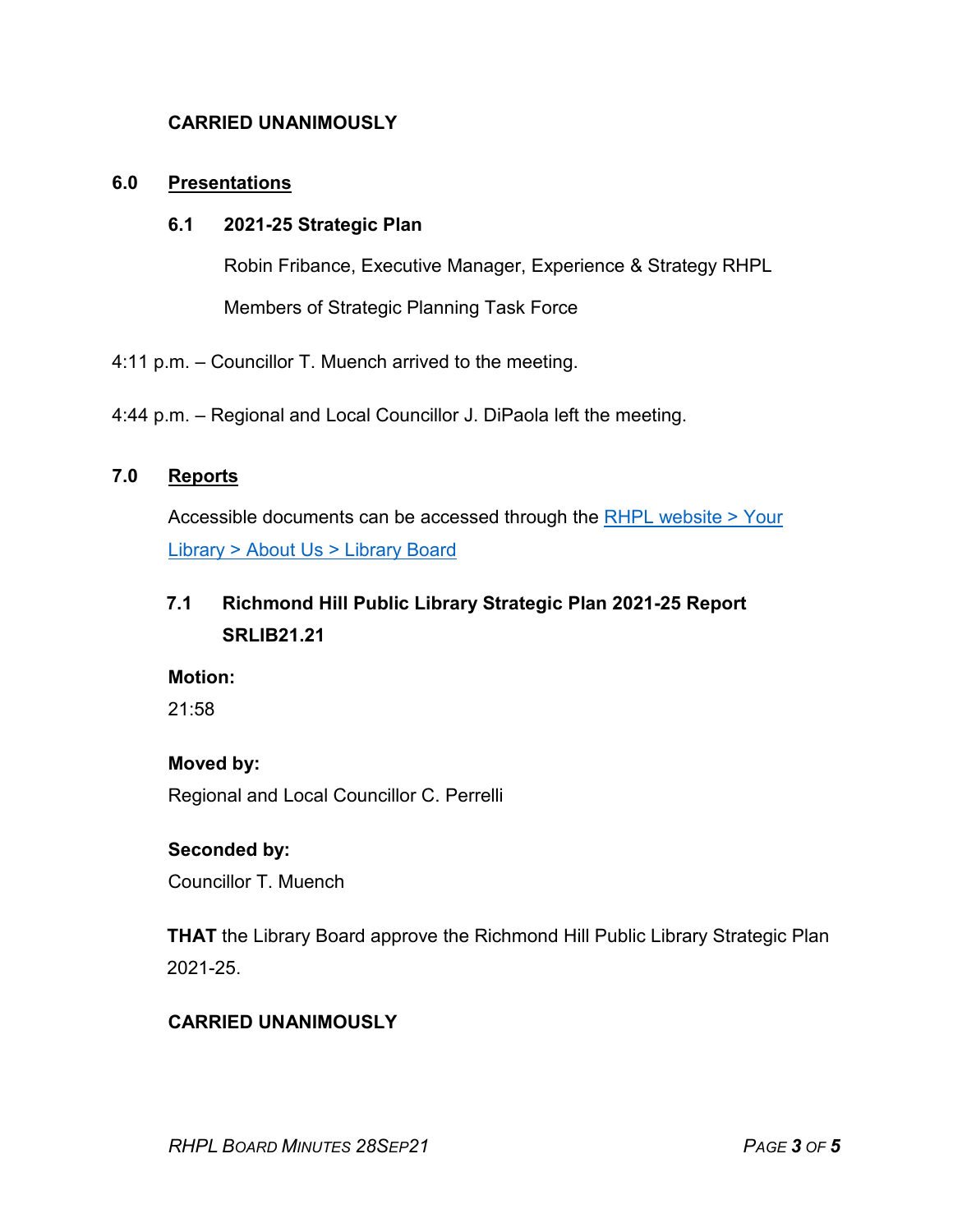## **8.0 New Business**

8.1 Discussion with Stephen Huycke, Director, Legislative Services/City Clerk regarding composition of library board

## **Motion:**

21:59

## **Moved by:**

Regional and Local Councillor C. Perrelli

## **Seconded by:**

R. Wang

**THAT** the Richmond Hill Public Library Board receive the correspondence regarding composition of the library board.

## **CARRIED UNANIMOUSLY**

#### **9.0 Member Announcements**

None.

## **10.0 Date of Next Meetings**

The next Regular Meeting of the Library Board will be held on: **Tuesday, October 26, 2021** virtually using video-teleconferencing technology**.**

## **11.0 Adjournment**

**Motion:**

21:60

#### **Moved By:**

Councillor T. Muench